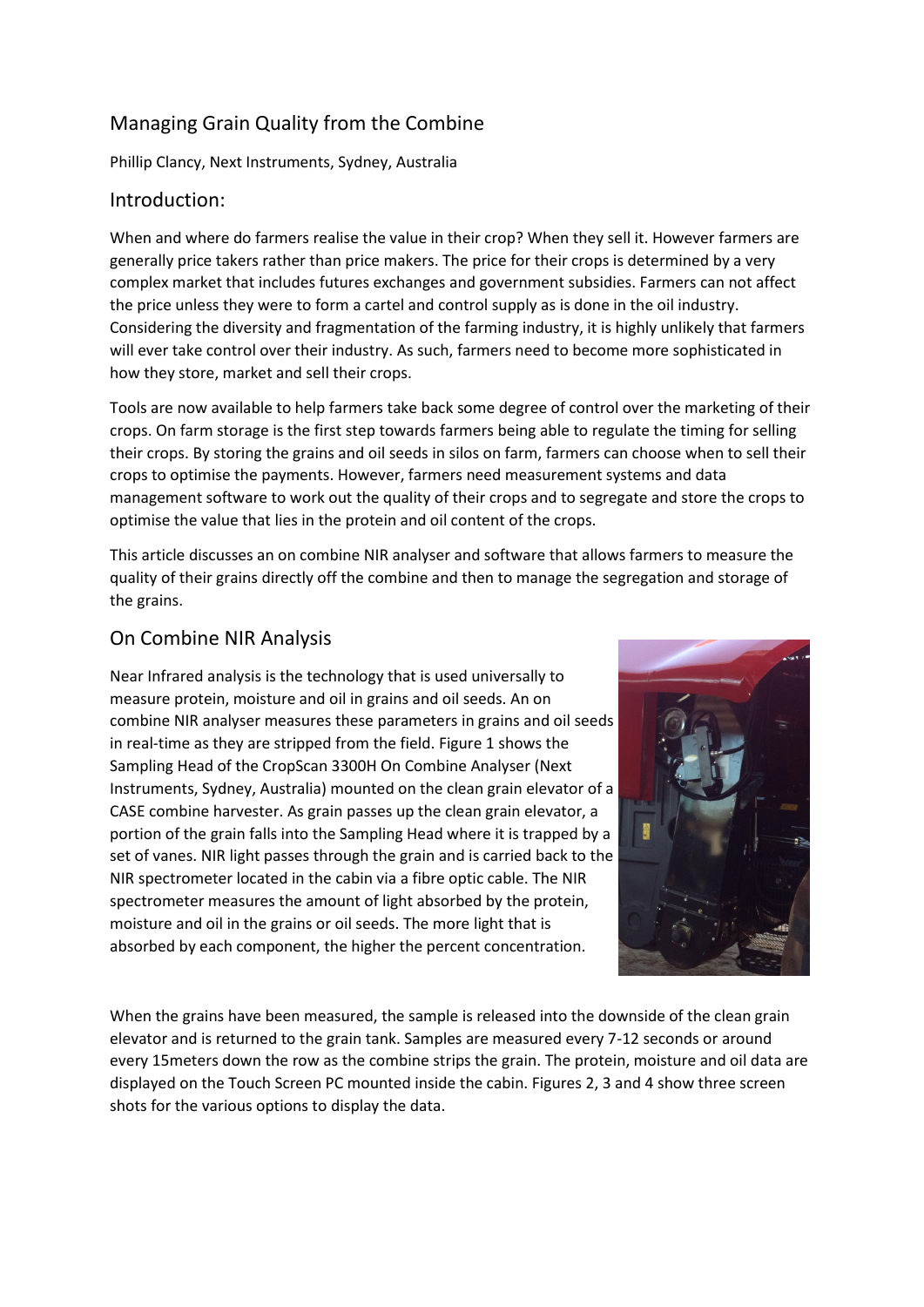



The CropScan 3300H has been designed for use by farmers to segregate and blend grain in the field. The tabulated data shown in figure 2, provides the combine operator with a continuous stream of protein, moisture and oil results for each sample analysed. The Paddock Average, Bin Average and Running Average of 5 readings are displayed for all components. By clicking the Field Map button, the screen displays a real-time field map for protein, moisture or oil. Figure 3, shows an example of a protein map for a wheat field in Victoria, Australia. Another click takes the operator to the Trend Plots screen as shown in figure 4. These plots show the progressive results plotted as a time graph.

Recently, new features have been added to the CropScan 3300H software in order to control and direct the grains from the combine into chaser bins, field bins, trucks, silos and bags. Figure 5 shows the available storage bins and the running average of the grain placed in each storage system. Figure 6 shows a screen whereby the operator can select where the grain is being held and to select where the grain is to be stored. For example, grain in Chaser Bin CB1 is to be placed into Field Bin FB1. The running average for the components in FB1 will be upgraded when the contents of CB1 are placed into it.





The next new function is the Blending Estimator, figure 7. This screen allows the operator to automatically compute the result of blending grain from two or more storage systems into another silo. The sliders allow the operator to quickly adjust the tonnes of grain from each storage system that are to be placed into the collection storage system. For example, 29 tonne of wheat from CB1 with a protein content of 12% when blended with 70 tonne of wheat from the Mother Bin with protein content of 10% is placed into Field Bin2 would produce 99 tonne of wheat with an average protein content of 10.6%. In effect the ASW wheat from the Mother Bin was blended up to APW using grain from Chaser Bin1. The Blending Calculator is intended to take the guesswork out of in field blending.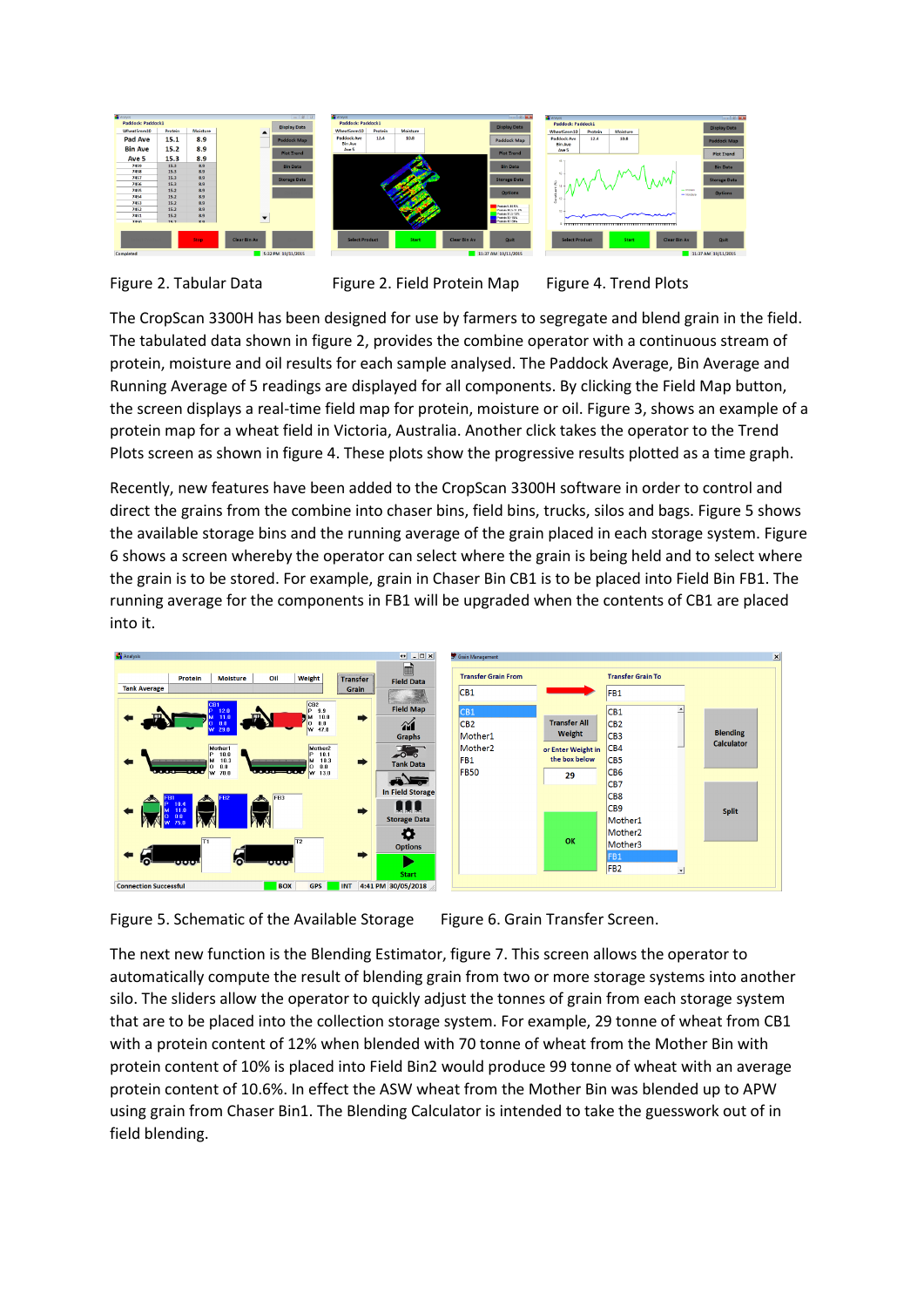Once the operator presses the OK button, the data is sent to the CropNet internet web site. From the CropNet web site, the farmer or anyone he provides access, can view the data using a Smart Phone, Tablet or PC. The data can then be downloaded to a PC running the CropNet Grain Data Management Software.

# CropNet Grain Data Management Software

To complete the process, the CropNet Grain Data

Management software provides a complete package to record and manage grain stored on farm. CropNet sets up a virtual on farm storage system that shows all the silos, bunkers, sheds etc that a farmer has on his farm. Once the data from the combine has been downloaded, it propagates the virtual storage locations as shown in figure 8. As grain is stored into each silo or storage system, the running average data for tonnage, protein, moisture, oil and other parameters are updated. By clicking onto a specific storage system then the running averages are shown on the PC, figure 9. The spreadsheet shows a record of every load of grain that has been stored in the specific storage system. Clicking the Graph button displays the Trend Plots for each parameter.

CB1

29

FB<sub>2</sub>





Blending Calculation - Select the weight from each storage

70

OK

Cancel

Mother1

 $\ddot{\phantom{0}}$ 

BLENDING<br>FB2  $10.6$ 

**M**<br>W  $10.5$ 99.0

lvat 100.0

Figure 8. Virtual On Farm Storage Figure 9. Specific Storage System Data Figure 10. Plots for Each Parameter

After harvest the CropNet Grain Data Management software provides the farmer with a means of managing the sale of their grain. Contracts can be listed and as grain is out loaded from the storage systems, the price and value of the grain is recorded, as well as the corrections to the running averages. The farmer can simply click onto any storage system and display the value of the grain stored in the system. By selecting each contract the farmer can see how much grain has been shipped, the price received and the income from the contract. The summary sheets show the total value for the grain stored on farm. Figure 11 shows the plot of the 25 x 40 tonne loads that were stored in silo 2.

## Marketing Grain Off Farm.

A farmer in Euston, NSW, Australia, has used the CropScan 3300H for several years to manage his grain as it is stripped in the field. Mr Luke Follett crops wheat, vetch and barley on 8000 hectares and operate two CASE Model 8120 and 8320 combines. One combine is fitted with a CropScan 3300H. The combine operator uses the Protein Bin Average to direct the chaser bin driver to